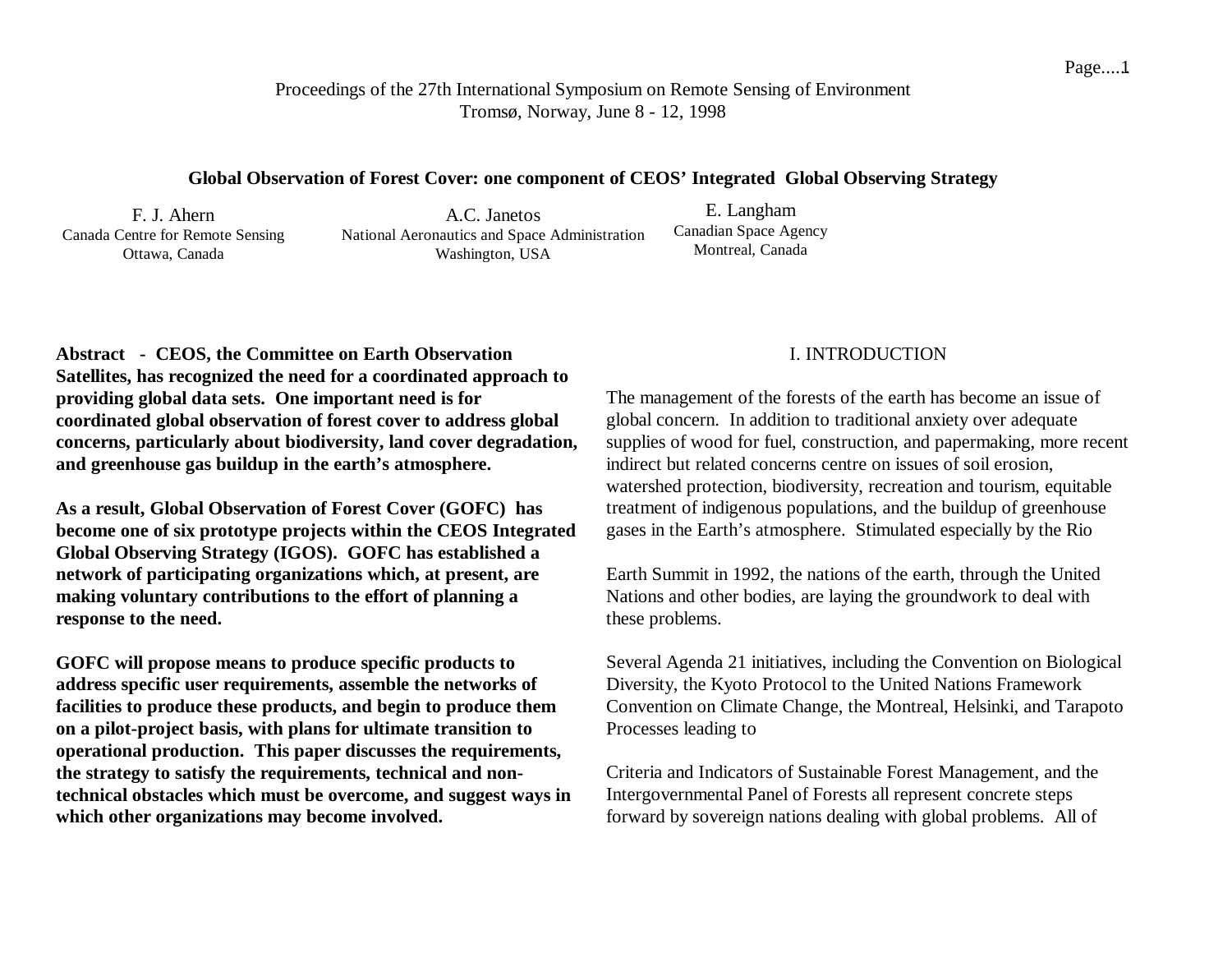Proceedings of the 27th International Symposium on Remote Sensing of Environment Tromsø, Norway, June 8 - 12, 1998 Proceedings of the 27th International Symposium on Remote Sensing of Environment<br>Tromsø, Norway, June 8 - 12, 1998<br>these initiatives require information about forests to assess progress, Environmental Protection Agency), a

although some have progressed further in identifying specific information requirements.

With a mandate to report on the state of the Earth's forests every 10 years, the Food and Agriculture Organization (FAO) of the United Nations has pioneered in the use of earth observation data as part of its Forest Resource Assessment for the year 1990 (FAO, 1995, 1996).

Since 1972, the earth has been under observation from space with satellites designed to provide information about earth resources, including forests. The data from these satellites has been widely used to map and monitor forest resources. However, these mapping and monitoring projects have generally been made within individual jurisdictions, such as states, provinces, or forest management units. Until recently, there has been little effort to use earth observation data, particularly data from the higher resolution natural resource satellites, to create a consistent global picture of the earth's forests, or to monitor changes in the forests worldwide.

In response to concerns about the global impact of human activities on the earth's forests, researchers have begun to assemble national, continental, and global data sets from earth-observation satellites in an attempt to provide badly-needed information about the state of the earth's forests, and how they are changing. Examples of programs which have provided essential experience and positive results include the World Forest Watch (INPE, Brazil), Landsat Pathfinder (NASA, U.S.), TREES (Joint Research Centre, Europe), IGBP 1 km Land cover (NASA, NOAA, USGS), Forest Resource Assessment (FAO, UN), North American Landscape Characterization (U.S.

Environmental Protection Agency), and Global Rainforest Mapping (NASDA, Japan, and JPL, U.S.).

### II. CEOS RESPONSE

The Committee on Earth Observation Satellites (CEOS) is an organization composed of space agencies, affiliates, and observers linked by a common interest in the provision and use of earth observation data from space. Recognizing the accomplishments to date, but also the shortcomings, CEOS members have developed an Integrated Global Observing Strategy (IGOS) to coordinate earth observation programs in six critical areas, including Global Observations of Forest Cover (Shaffer, 1996 and 1997, Ahern, 1998). The objectives are to increase international cooperation in the integration and use of data from several earth observation satellites for mapping and monitoring the earth's forests, to identify technical and non-technical barriers, to improve the integration of earth-observation and *in-situ* data, and to provide feedback to the space agencies to enable them to better coordinate future space missions. A team of experts met in Ottawa, Canada, in July, 1997 to draft a plan for a coordinated program for Global Observation of Forest Cover (Janetos and Ahern, 1997).

Rather than creating a new institution, GOFC seeks to produce a networked international consortium of existing programs. The objectives of the GOFC consortium are:

• to produce high quality, multi-resolution, multi-temporal global data sets and derived products of forest cover and attributes;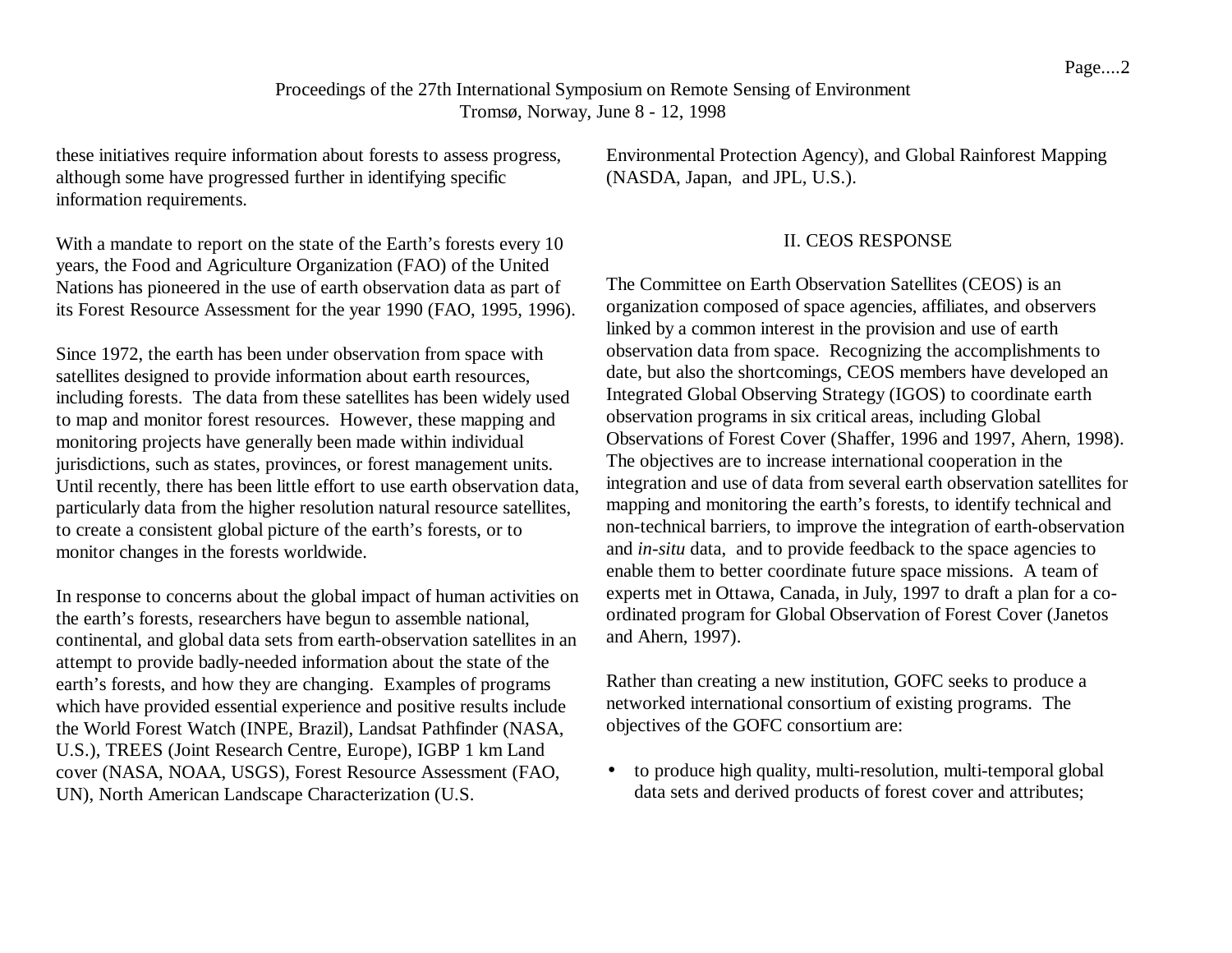## Proceedings of the 27th International Symposium on Remote Sensing of Environment Tromsø, Norway, June 8 - 12, 1998

- with particular attention to areas of rapid change and fragmentation;
- to be repeated for quantitative analysis of subdecadal variation;
- with associated regional applications and methodological investigations;
- for the benefit of multiple user communities;
- with ultimate transition to routine operational use.

Four classes of user groups, each with distinct information requirements, were identified:

- International organizations;
- National and regional forest agencies;
- Science community (as represented by IGBP, for example);
- International treaties and conventions (e.g. Convention on Biological Diversity, Intergovernmental Panel on Climate Change, Criteria and Indicators of Sustainable Forest Management).

A suite of potential products has been defined which is expected to meet many of the information needs of users from the above categories. including:

- coarse and fine resolution optical and SAR (L and C band) data;
- coarse and fine scale land cover maps, to repeated on a 3 to 10 year cycle (depending on budgets and capabilities);
- forest disturbance maps (fire on a one year cycle and harvest on a 3 to 10 year cycle);
- forest functioning variables (LAI, FPAR, PAR) at coarse spatial resolution but fine time resolution;

• land cover change, concentrating on areas of rapid change on a 1 to 5 year cycle.

It is proposed for GOFC to make maximum use of existing capabilities within CEOS partners and affiliates, recognizing that considerable effort will be required to coordinate activities and to expand technical and institutional capabilities.

Three phases of GOFC are proposed: (1) a Design Phase, in which technical details of product definition, acquisition, processing, access, distribution, analysis and institutional cooperation are worked out, and in which further consultation with user and operational communities are pursued; (2) a Prototype Phase, in which implementation begins, regional experiments are conducted, and the first set of experimental products are produced; and (3) an Execution Phase, in which the production and distribution of final products is achieved with new acquisitions from Earth observation sensors.

This plan has been endorsed by CEOS members. As a result we are working in 1998 to produce a detailed design of a network of agencies, to work together to develop the requisite systems and knowhow to produce the proposed products.

To achieve its objectives, GOFC must make progress in both technical and institutional spheres.

Technical progress will be needed in coordinated acquition of data from multiple missions to ensure the necessary data sets are acquired under the conditions necessary to provide the requisite information. Because of the need to cover large areas, highly automated preprocessing methods will have to be developed, particularly in the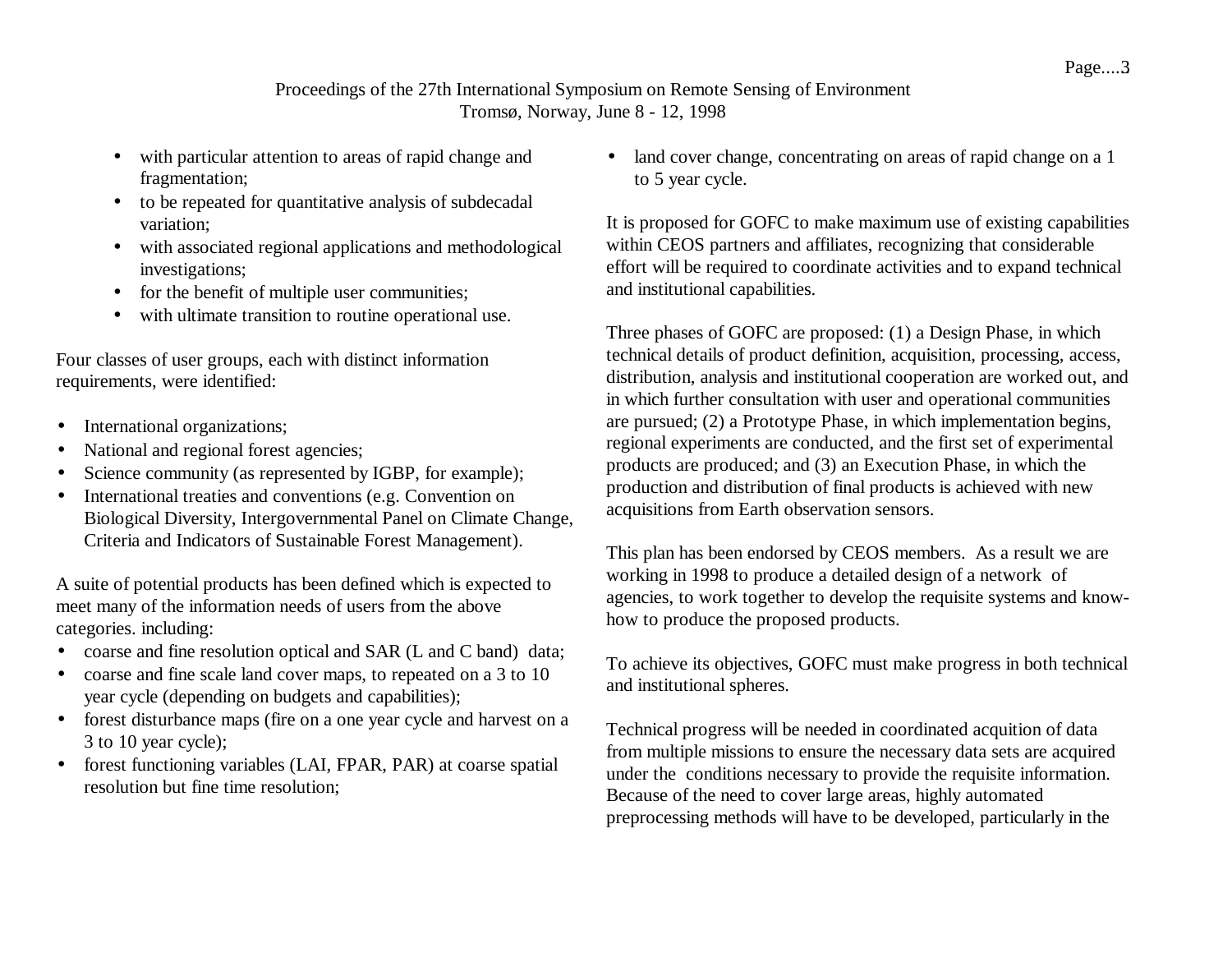# Proceedings of the 27th International Symposium on Remote Sensing of Environment Tromsø, Norway, June 8 - 12, 1998 Proceedings of the 27th International Symposium on Remote Sensing of Environment<br>Tromsø, Norway, June 8 - 12, 1998<br>areas of geometric and radiometric correction of data from optical and<br>provision of forest information from

microwave satellites. The acquisition of a suitable geometric reference ("base map") and congruent digital elevation information will be an early challenge. Techniques to mosaic many scenes from optical sensors such as the Thematic Mapper have been developed under previous projects. These will have to be implemented on a large scale for GOFC. Innovation will be required to catalog individual scenes and derived, wide area products, and to provide ready information and access for a variety of users for differing products. Cost and delivery will be important data access issues. Recent experience has shown that image classification requires a tremendous amount of manual work by skilled professionals, and therefore carries a very high price. GOFC will be looking for advances in this area. The IGBP has defined a highly automated fire detection algorithm using AVHRR data, which may be used to produce global fire products. No such approach appears to be on the horizon for land cover classification and land cover change detection/classification. GOFC will attempt to stimulate research in this critical area.

In parallel with the growth of the Internet (perhaps stimulated by that growth) recent years have shown a marked improvement in the willingness of organizations to share data and cooperate in joint projects. The success of GOFC will depend critically on such sharing and cooperation. GOFC will have to supply the tools to foster the necessary cooperation. Innovations will be required in distributed project management, making liberal use of the Internet and widerband communications technology.

The provision of information alone is an empty exercise if the information does not make an impact on policy. The opportunity presented by GOFC will stimulate progress in this area. Likewise, the

provision of forest information from space must be continue indefinitely if this endeavour is to be truely successful. This necessitates the identification of stable, secure sources of funding for data procurement, processing, and distribution. Finally, GOFC will clearly identify gaps and overlaps in the current and planned supply of earth-observation data. This will challenge CEOS members to improve the coordination of their earth observation programs to provide better data at lower cost, not only for monitoring the earth's forests, but for numerous land surface applications.

### III. HOW TO GET INVOLVED

GOFC is a project which is global in scope, with an interest in all forested areas. The United Nations FAO, the IGBP, and many space agencies are participating in or intend to participate in GOFC. There is an ongoing need for additional participation by both suppliers and users of data. There is also a need for supporting research in areas identified in section II. Currently there is no external funding; participation requires the committment of individuals' institutions for their time and travel costs. Recognizing the importance of forests in many developing countries, the GOFC team is searching for sources of funds to increase participation by developing countries. Organizations or individuals who are interested in volunteering their participation in GOFC are invited to contact the first author.

### IV. CONCLUSIONS

Recognizing the essential contribution which can be made by data from spaceborne earth observation data, a program for Global